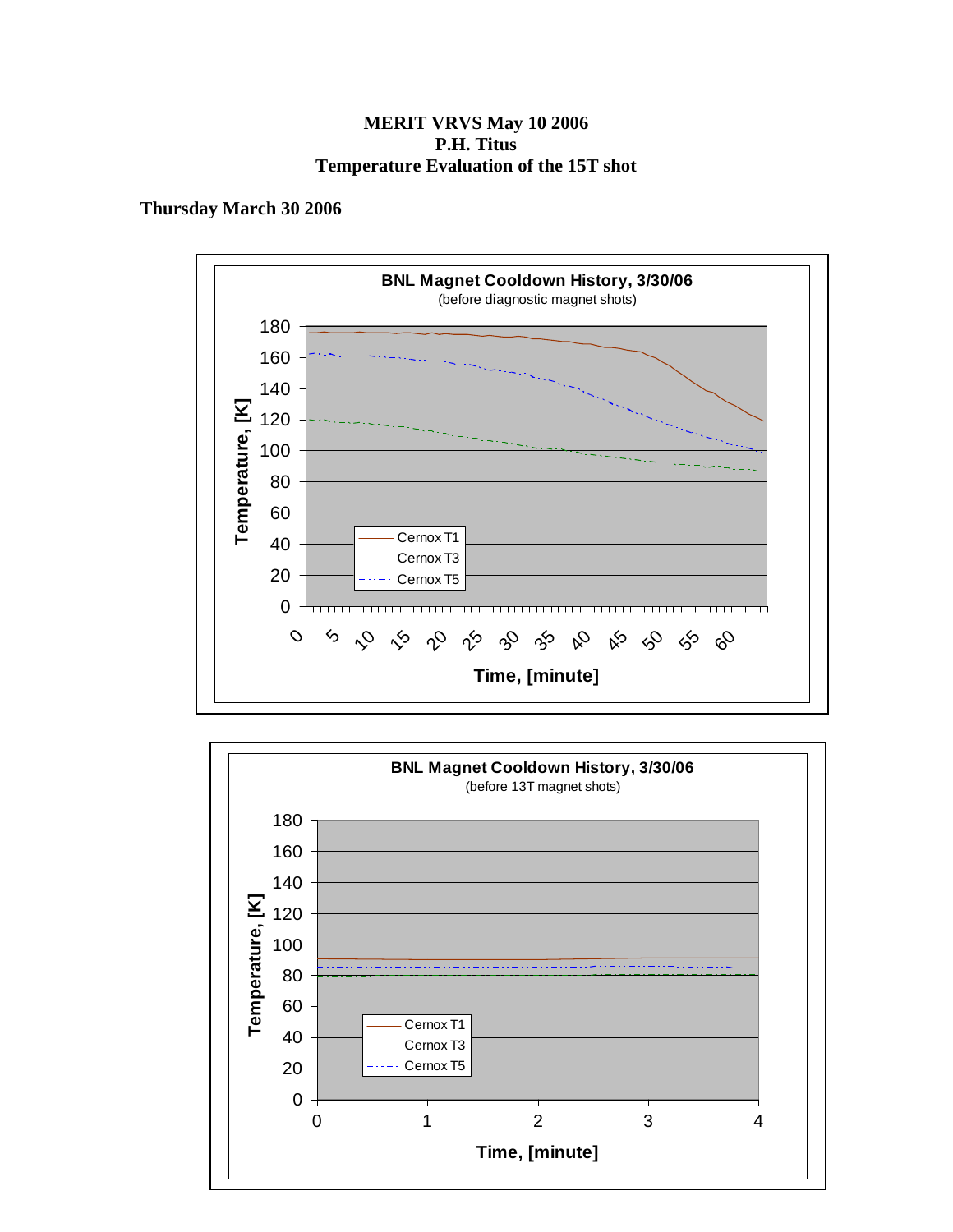# **13T (Actual 10.5T) Pulse, March 30 2006**

Intended as a 13T shot. It ended on a control fault at 10.5T – Interesting because of the L/R decay

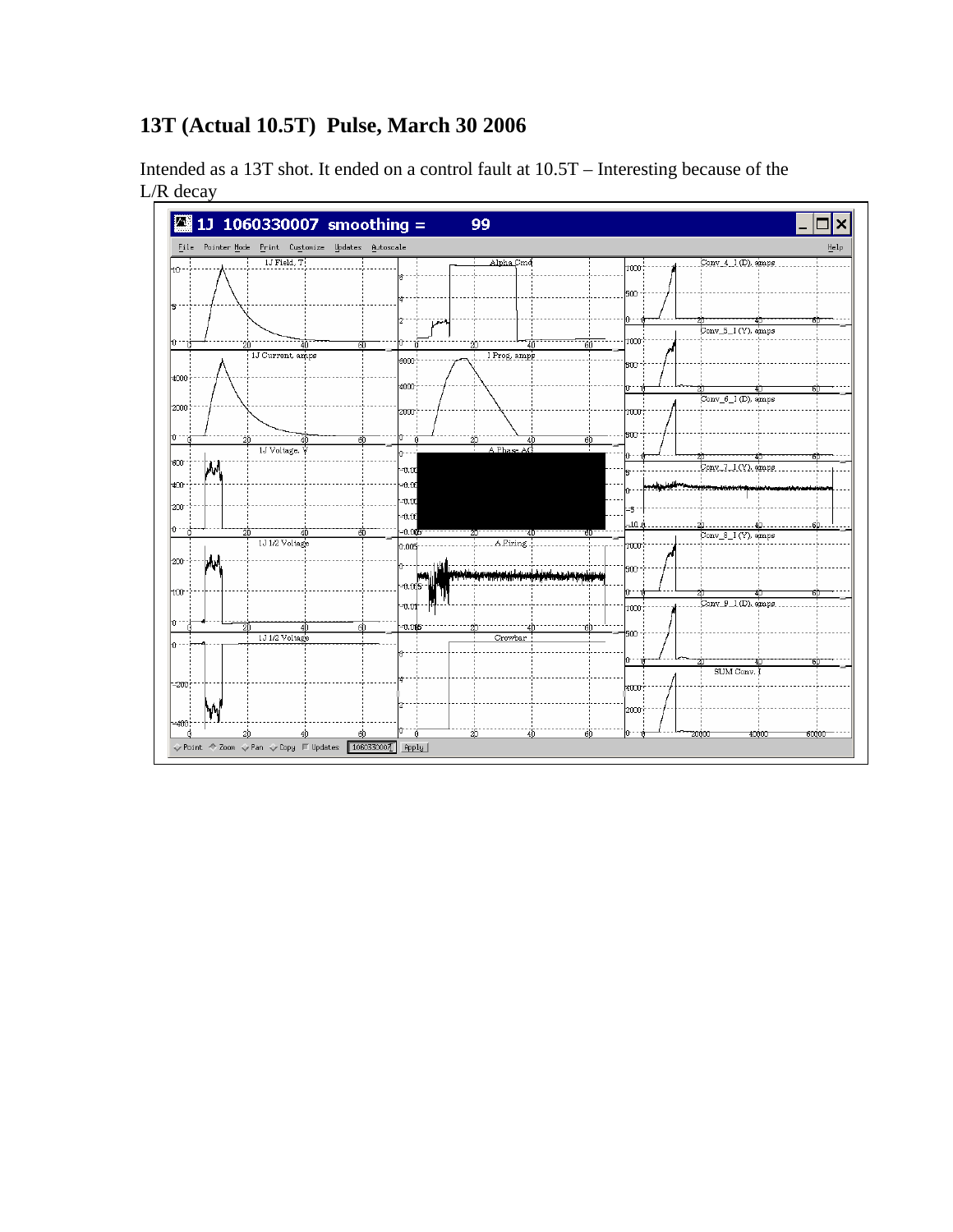

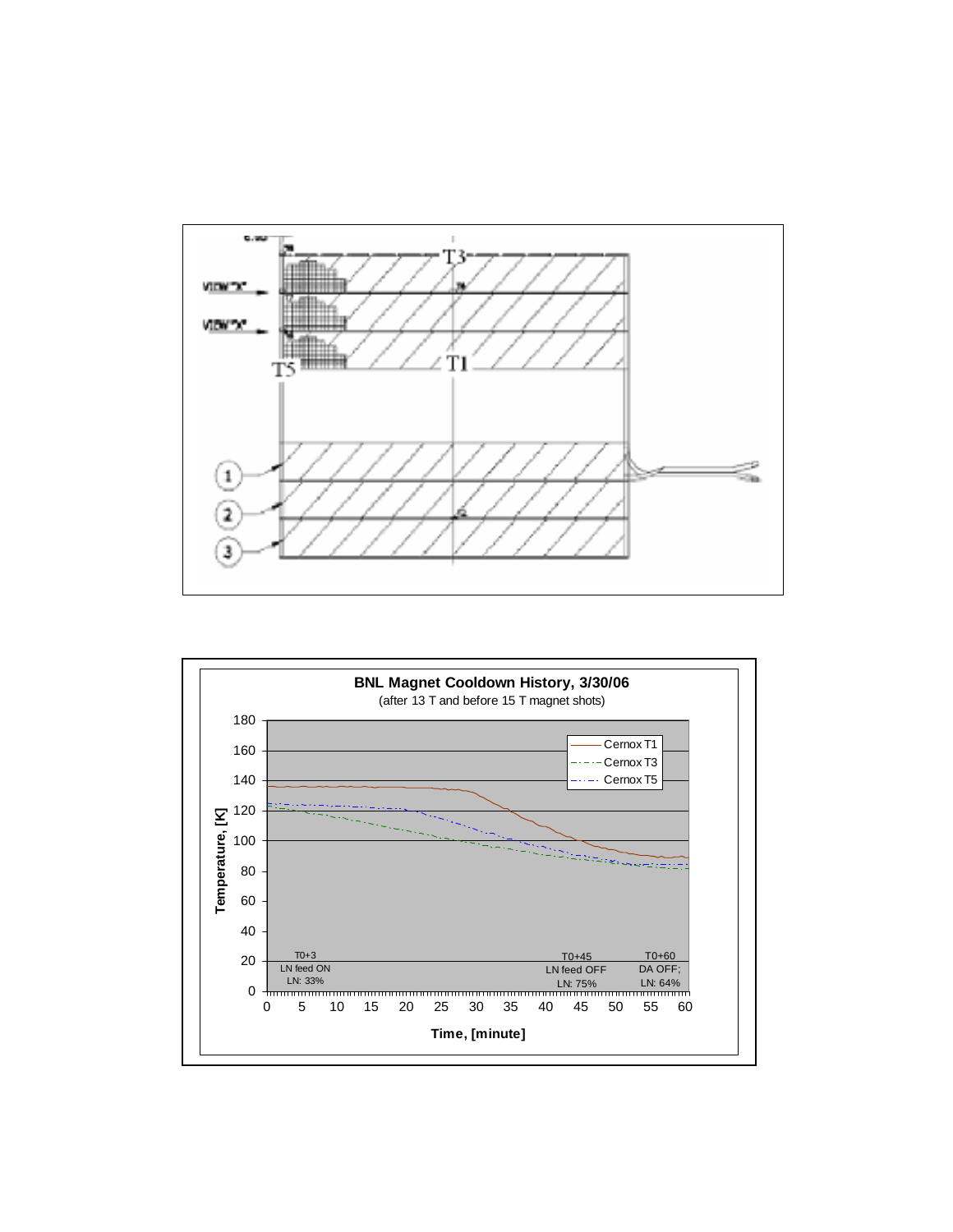

The actual current profile had more  $j^2*t$  than intended.

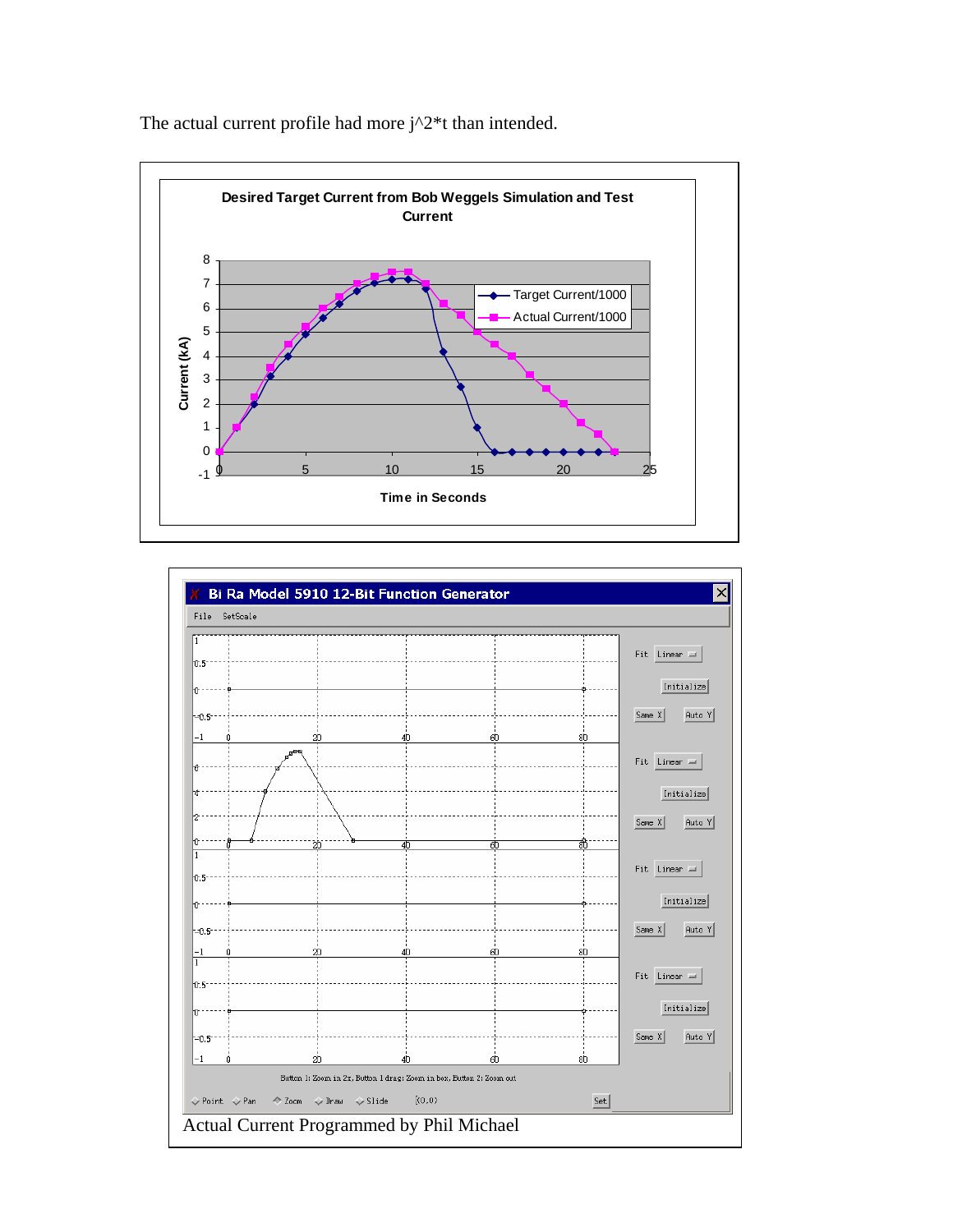# **15T Pulse, March 30 2006**

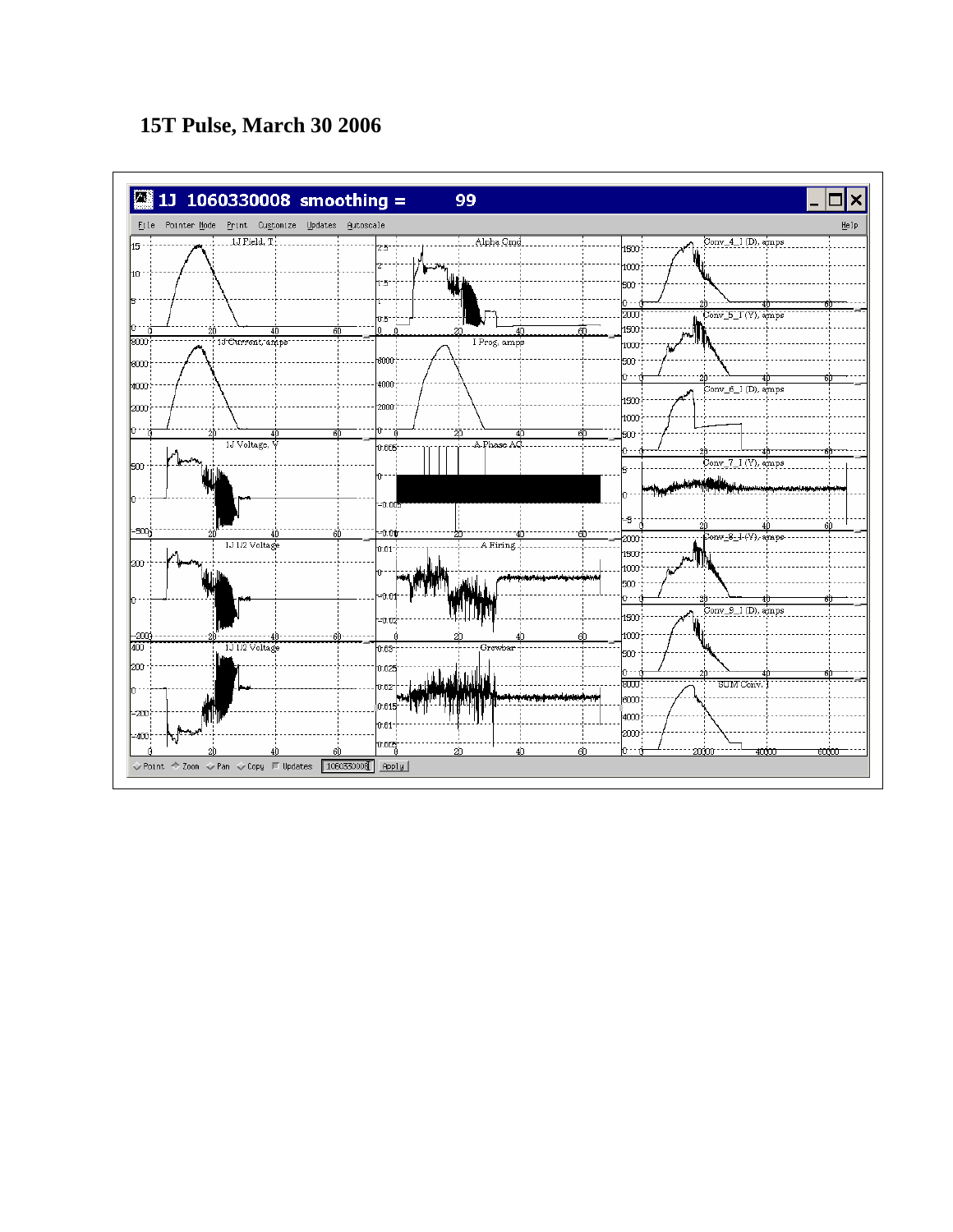**The 15T shot produced higher temperatures at the completion of the pulse, than anticipated.** 

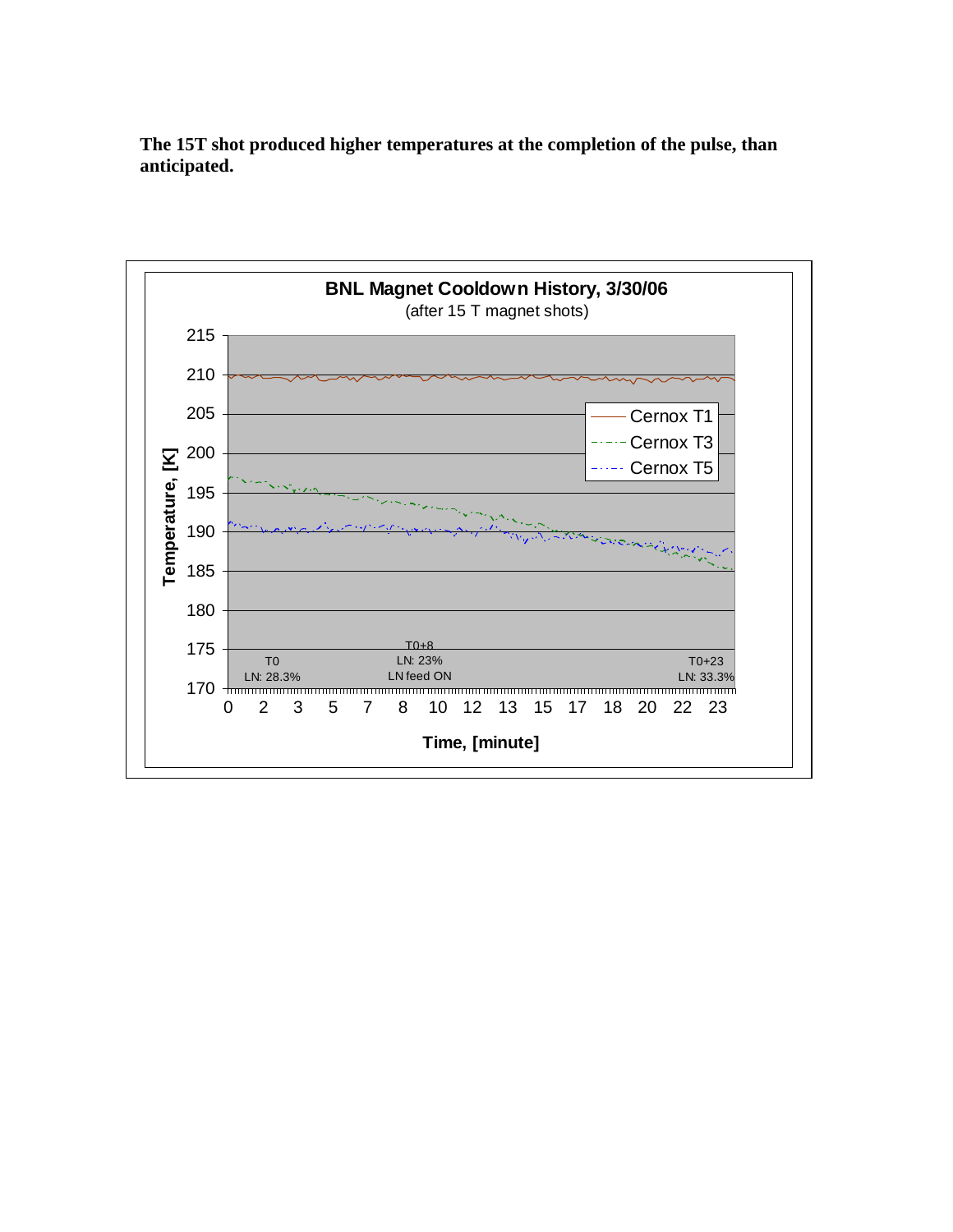

This is a partial voltage trace provided by Phil.

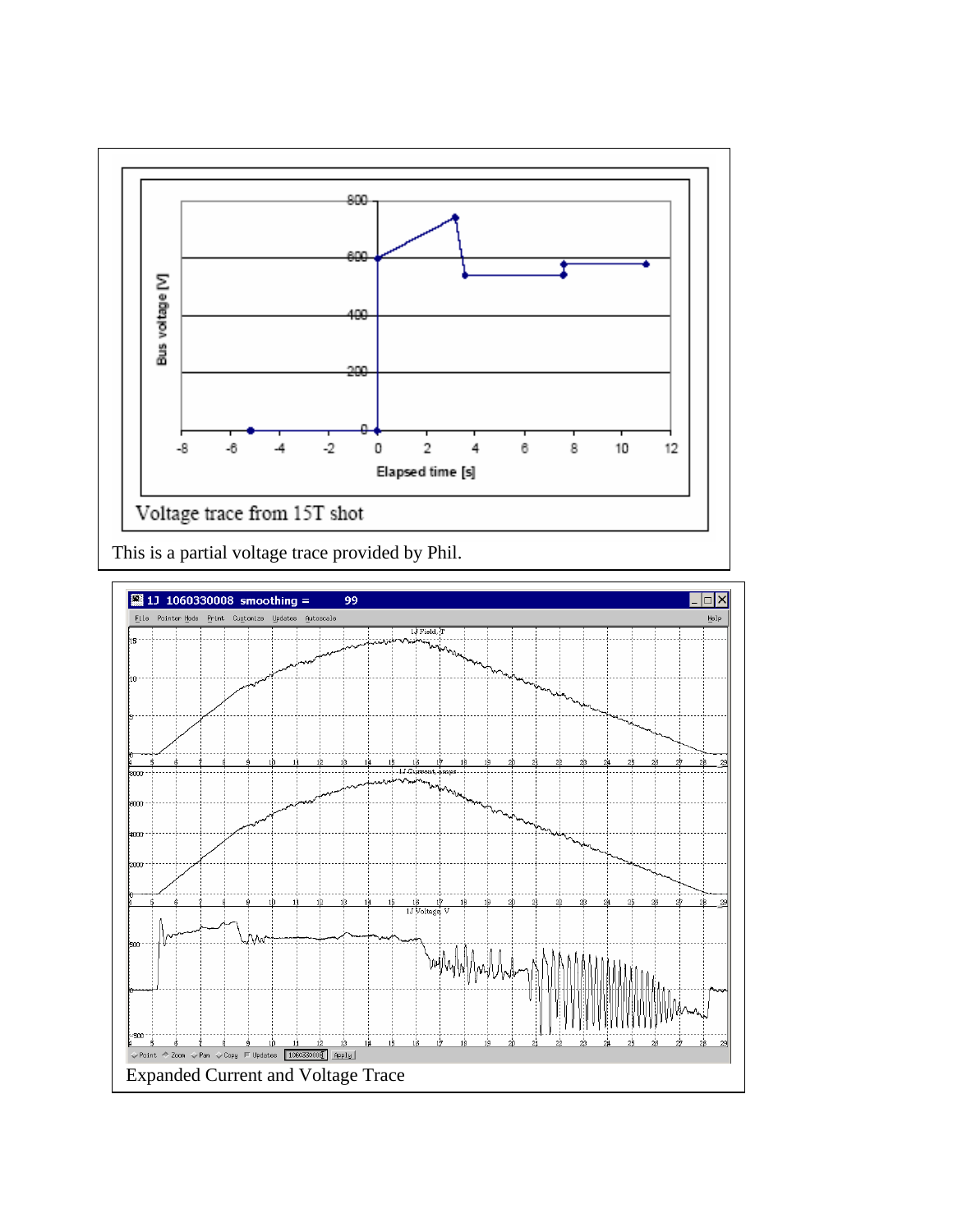### **Simulations based on applied current and applied voltage**

First, the current based simulation:

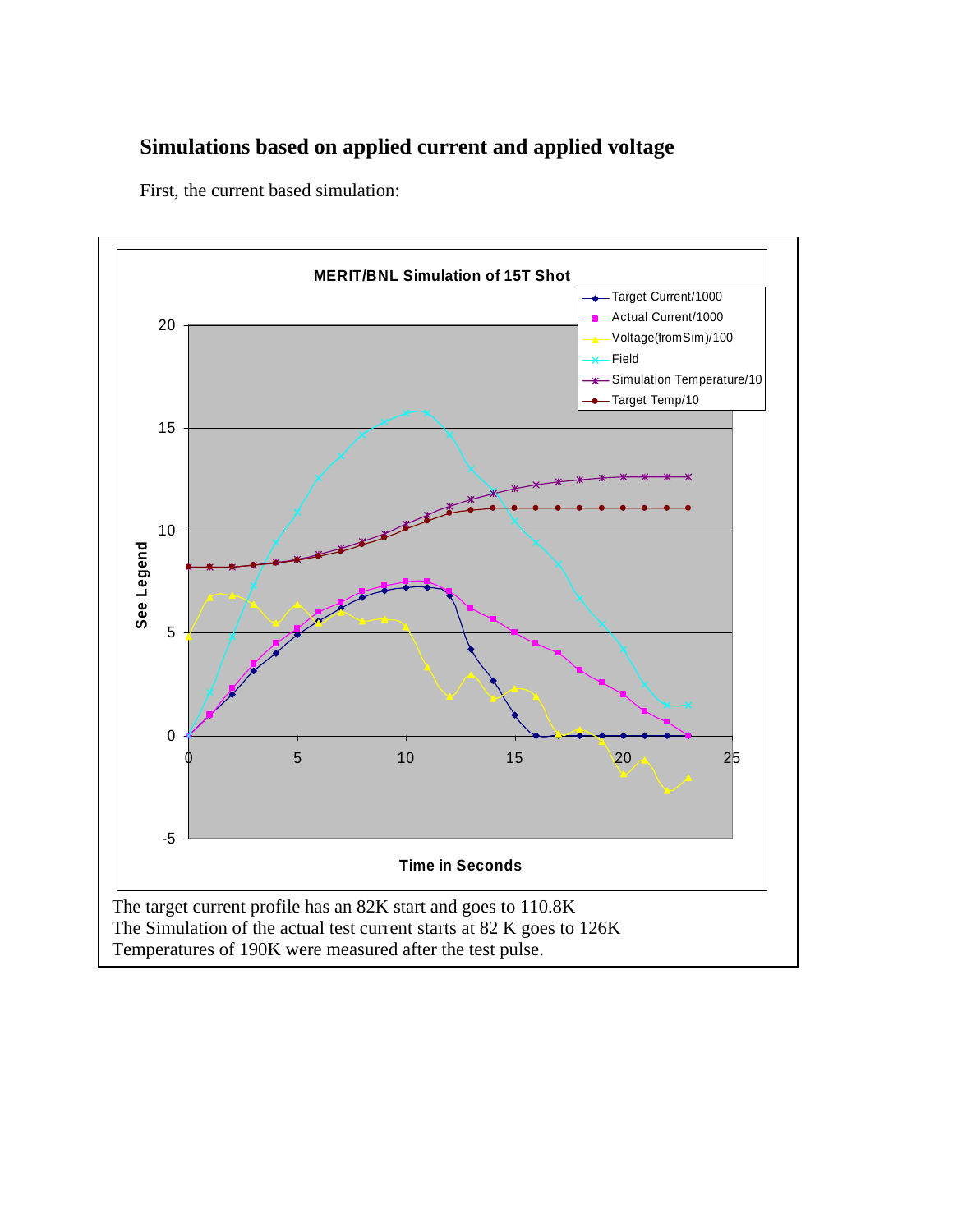Next, the voltage based simulation:

Note that the average voltage is used rather than the voltage imposed by the control system oscillation.



Temperatures of 190K were measured after the test pulse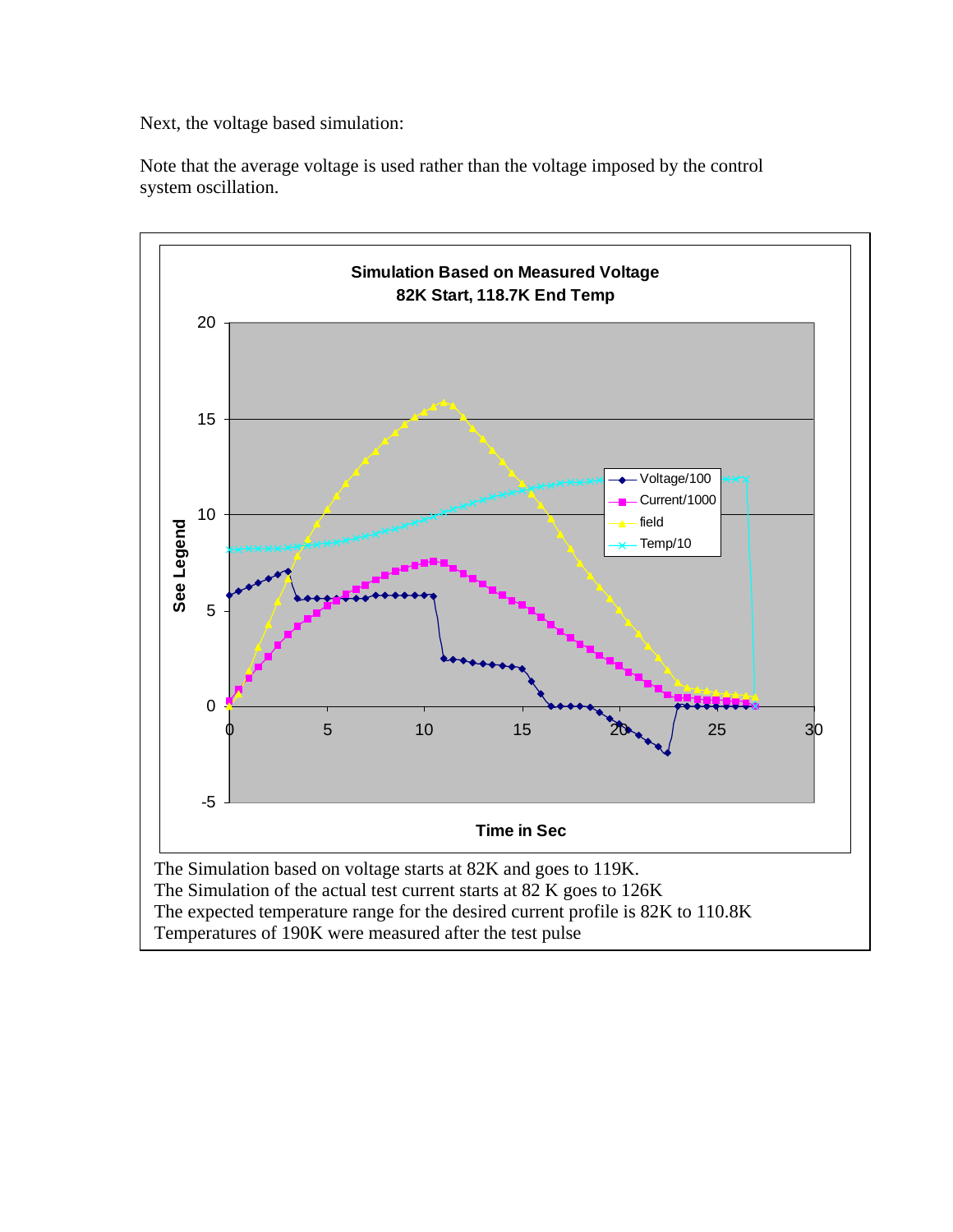After the 15T shot, the 7 Tesla shot that followed, used about 330 volts during the ramp up. The simulation would require about a 106K start temperature to get to 7 Tesla with 330 volts.